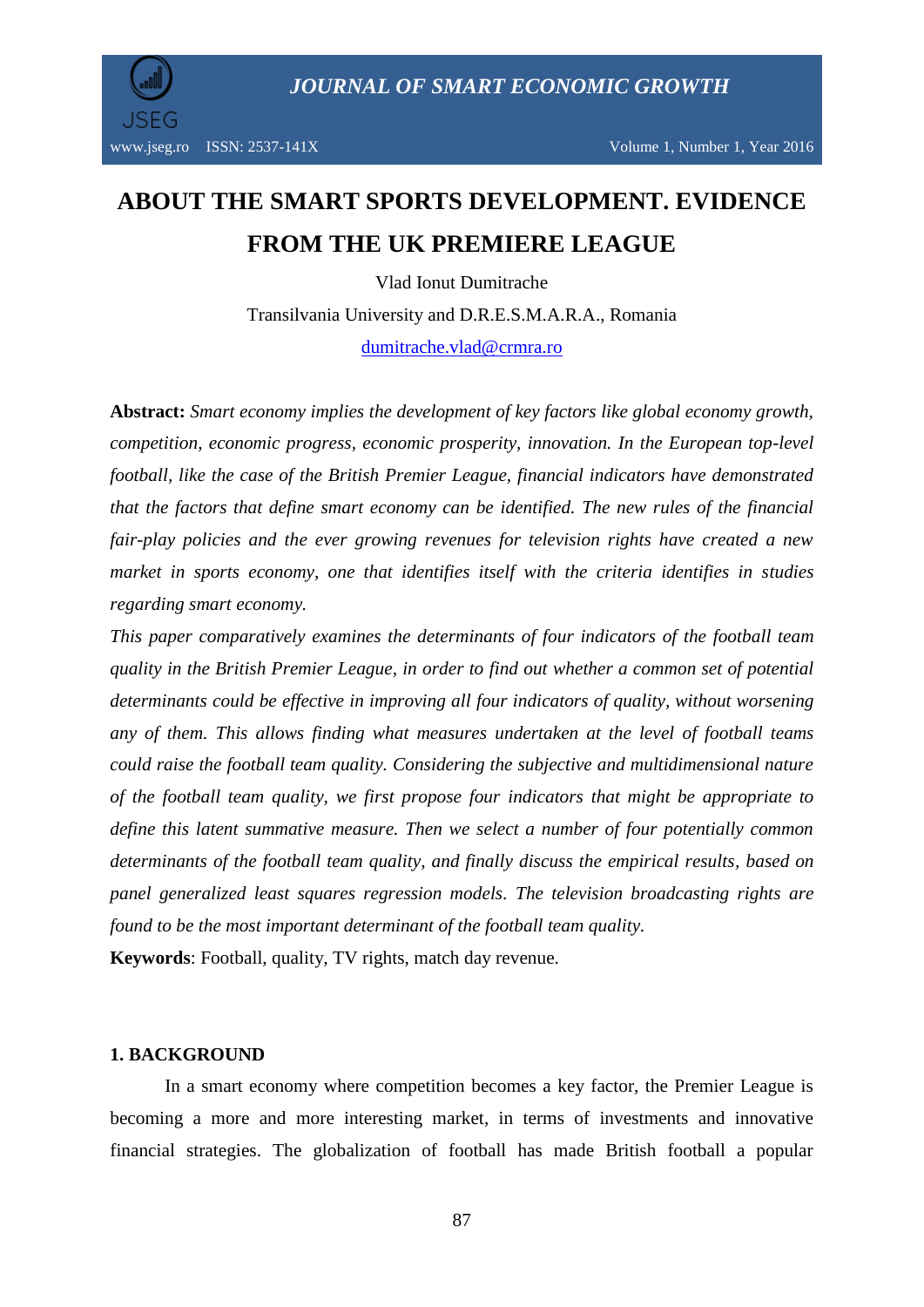

competition that is broadcasted in more than 96 countries, including the Asian or American markets.

From a financial point of view, the introduction of the financial fair-play rule by the UEFA, according to which all European football clubs must adjust their financial balance so as to not spend more than they produce, has changed the rules for British clubs who now have to adopt a different strategy when the transfer players, find sponsors, market their brands and construct a general budget. In this context, with higher revenues from TV rights and innovative means that the clubs use in order to balance their expenditures the rivalries will grow beyond sport privileges and expand to an economic driven competition.

The football team quality<sup>1</sup> is an attribute often mentioned in specialist journals, which is followed by all teams, but whose definition and measurement are rather ambiguous and subjective. Over time, many variables have been used to measure the football quality, but the "scientific" literature is rather poor, most references being rather used in sport journals and websites.

At present, the measurement of football quality is even more problematic because many new regulations and complex situations characterize the contemporary football. For instance,  $UEFA<sup>2</sup>$  has been launched the financial fair-play, a system that made it mandatory for Premier League clubs to turn loss into profit (Gunardi, 2014). The UEFA Financial Fair Play Regulations (FFP) where agreed to in principle in September 2009 by the Financial Control Panel of football's governing body in Europe (Union of European Football Associations – UEFA). They were established to prevent professional football clubs spending more than they earn (Vopel, 2011). By doing so, it became mandatory for club to cut their losses and to balance their expanses. With this new set of regulations the measurement of football teams quality and performance might improve.

Football finance has been a SUBJECT of interest as early of 1971 when Sloane addressed the matter of how English premier league clubs build their budget. In today sports, the issue of finance in football has increased, as presented by Steven (1981) and Conn (1981). In Great Britain, as football is the main national sport, there is a large interest for the analysis of its specific financial dynamics (Moorhouse, 1986).

 1 For simplicity, the quality of football teams is referred to in this paper as "football quality".

<sup>&</sup>lt;sup>2</sup> Union of European Football Associations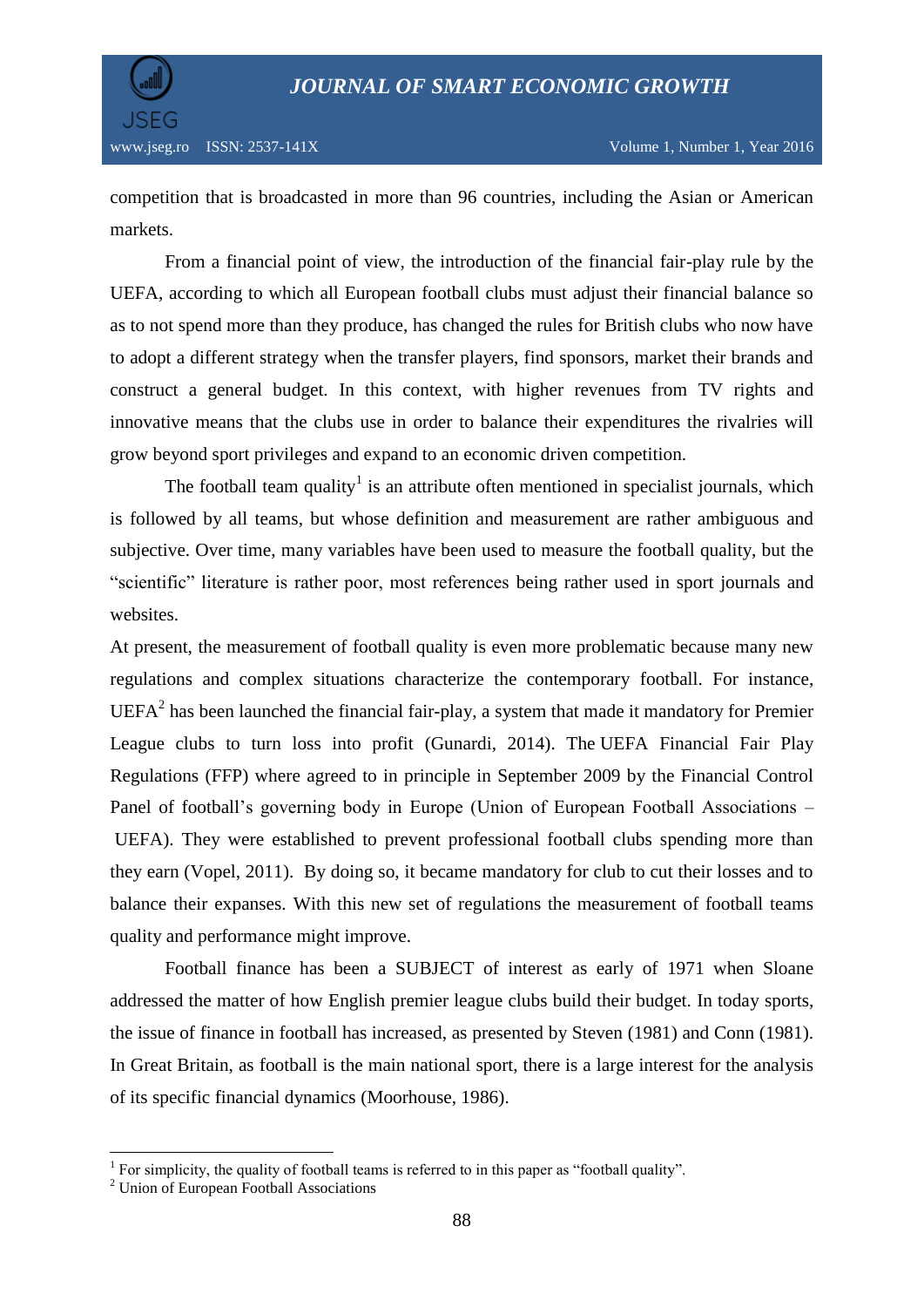

www.jseg.ro ISSN: 2537-141X Volume 1, Number 1, Year 2016

The football quality has been often addressed to as a major objective of football clubs, since the clubs interests go beyond the win of trophies and champions. For example, Leeds United, which is one of the most awarded club in the Premier League history, is now bankrupt despite of its shining past evolution. Considering all above, we might wonder what really defines quality in football. Is that the football quality comes from the values of players (Goddard and Sloane, 2014), or maybe the match day revenues represent the best indicator of the football quality? In the scientific literature, as well as in specialist journals, a great number of indicators are generally used to measure football quality, such as: the general income of premier league clubs the quality of the players (Guzman and Morrow, 2010), the team's previous results, the marketing awareness, the comfort of the home stadium and the merchandising incomes (Theodorakis, 2011). Quality can also be defined by the increasing value of broadcasting rights, a factor that this paper also considers. The importance of financial fair-play for our research question is given by the influence that debt and loan before taxation has on each of the premier league clubs' turnover. Quality has not been taken into consideration when assessing the financial status of European football, but it has been identified as a factor which can influence the increase of TV rights in other sports (Tainsky, McEvoy, 2012). When taking quality in football into consideration, papers and articles about the German football have identified variables like game importance, the value of the home team and star players to be important factors in having a bigger demand of televised football (Arne Feddersen, 2006).

Over the last 5 years the English Premier League has also been facing fixture congestion. Televised midweek Champions League matches involving English Premier League clubs have substantial adverse impacts on lower division Football League gate attendance. This suggests that affected clubs may have a case for compensation from the Premier League for loss of gate revenue from this source. Scheduling of home games close to one another also has an adverse impact on attendance. Reorganization of fixture schedules and/or redistribution of income would help offset adverse impacts on team revenues from midweek scheduling (Forrest and Simmons, 2002). Therefore if television rights have reached a higher level, there is a list of variables in English Premier League that makes demand of televised games increase. One of the objectives of this paper is to show weather game quality can influence demand in TV rights. Over the years, in the English Football League some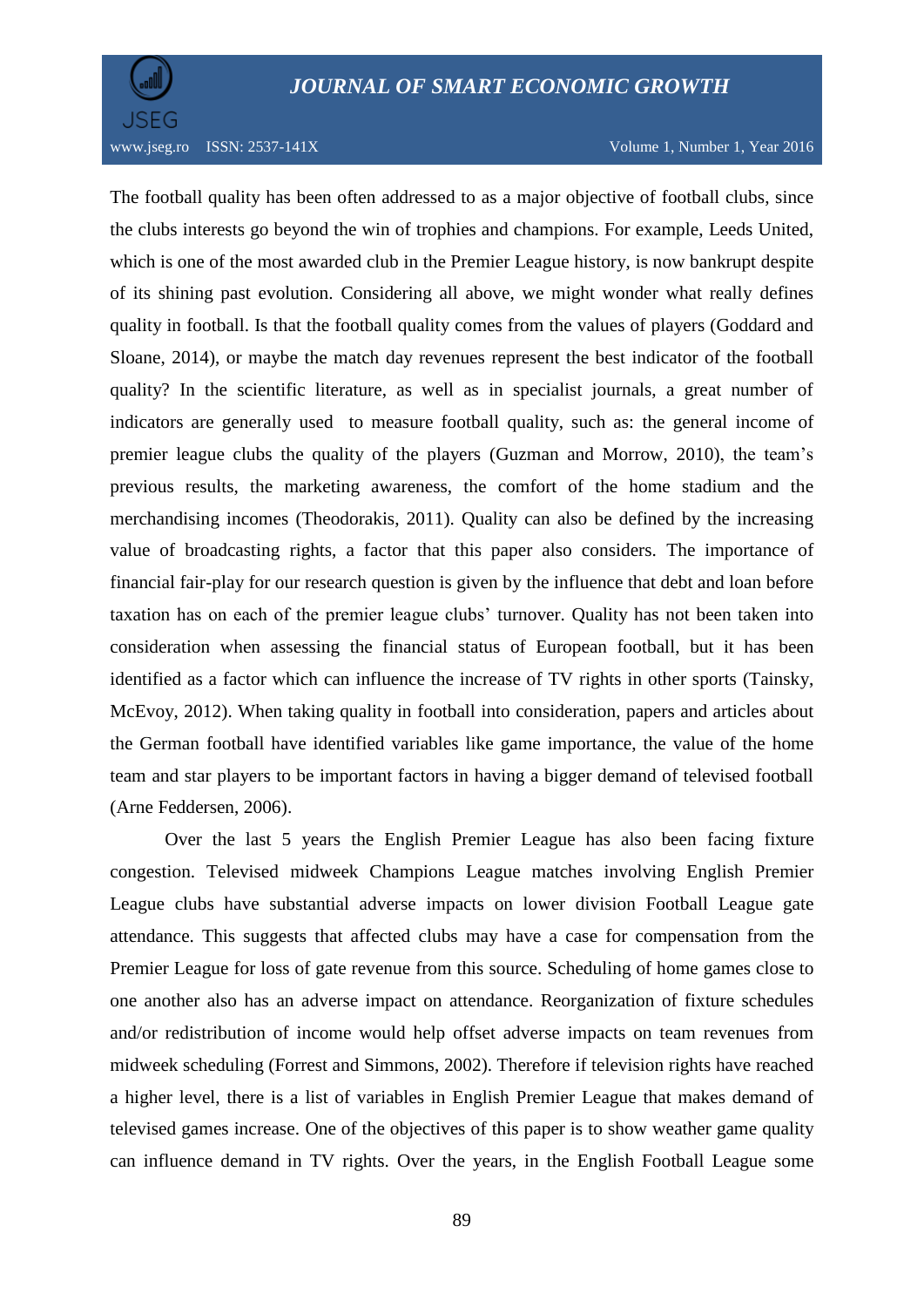

degree of performance equalization has traditionally been achieved by restricting financial competition and through income sharing arrangements (Arnold, Benvenise, 2012). Club results became an indicator of quality and broadcasting rights were handed by means of the place occupied at the end of the season in the league table. This, of course, helped rich clubs become even wealthier. For this reason, this paper considers quality to be more than just an indicator of one team's performance result.

One of the variables that this paper uses in the empirical analysis is the match day revenues. This variable has been previously used as a determinant of football quality, based on data on individual games played in the Premier League (Jaume, Rodriguez, 2002). When taking match day revenues into consideration, the increased broadcasting of games must also be considered. Premier League's neighbor, *the Scottish premier league* has suffered a downfall of 30% supporters in attendance for games which are also broadcasted live (Alland, Roy, 2008).

Economists studying football finance in the EU (Szymanski, Lago and Simmons, 2004) consider that all broadcast rights have a negative impact on clubs turnover at the European level. They argue that overpaying TV broadcasting can determine one club to have an increase in transfer expenditures, and by doing so unbalancing its financial sheet. It is their opinion that all variables above have led European football into a financial crisis. But TV broadcasting has played a major part in developing British football as we know it. The Premier League's decision to assign broadcasting rights to  $BSkyB<sup>3</sup>$  in 1992 was risky as at that time as pay television was an untested idea in the United Kingdom. However, a combination of great coverage from Sky, the quality of football and the English fan's insatiable appetite for football saw the value of the Premier League's TV rights soar. By 2012 the Premier League was watched in 212 territories by an audience of 643 million. British football was able to distribute almost £1 billion to English clubs in the same year<sup>4</sup>.

This paper aims to shed some light on the definition and measurement of quality in football, by comparatively examining the impact that a set of common measures undertaken at the level of football clubs carry on four indicators of football quality. This empirical analysis uses data from running from 2009 to 2013. We expect to find out whether the set of measures

 $\overline{a}$ 

<sup>&</sup>lt;sup>3</sup> Sky TV or British Sky Broadcasting, owned by Rupert Murdoch, introduced the first Pay-Per-View system in the world, where viewers had the option to pay for preferred programming.

<sup>&</sup>lt;sup>4</sup> Brand Finance-Football Brands 2012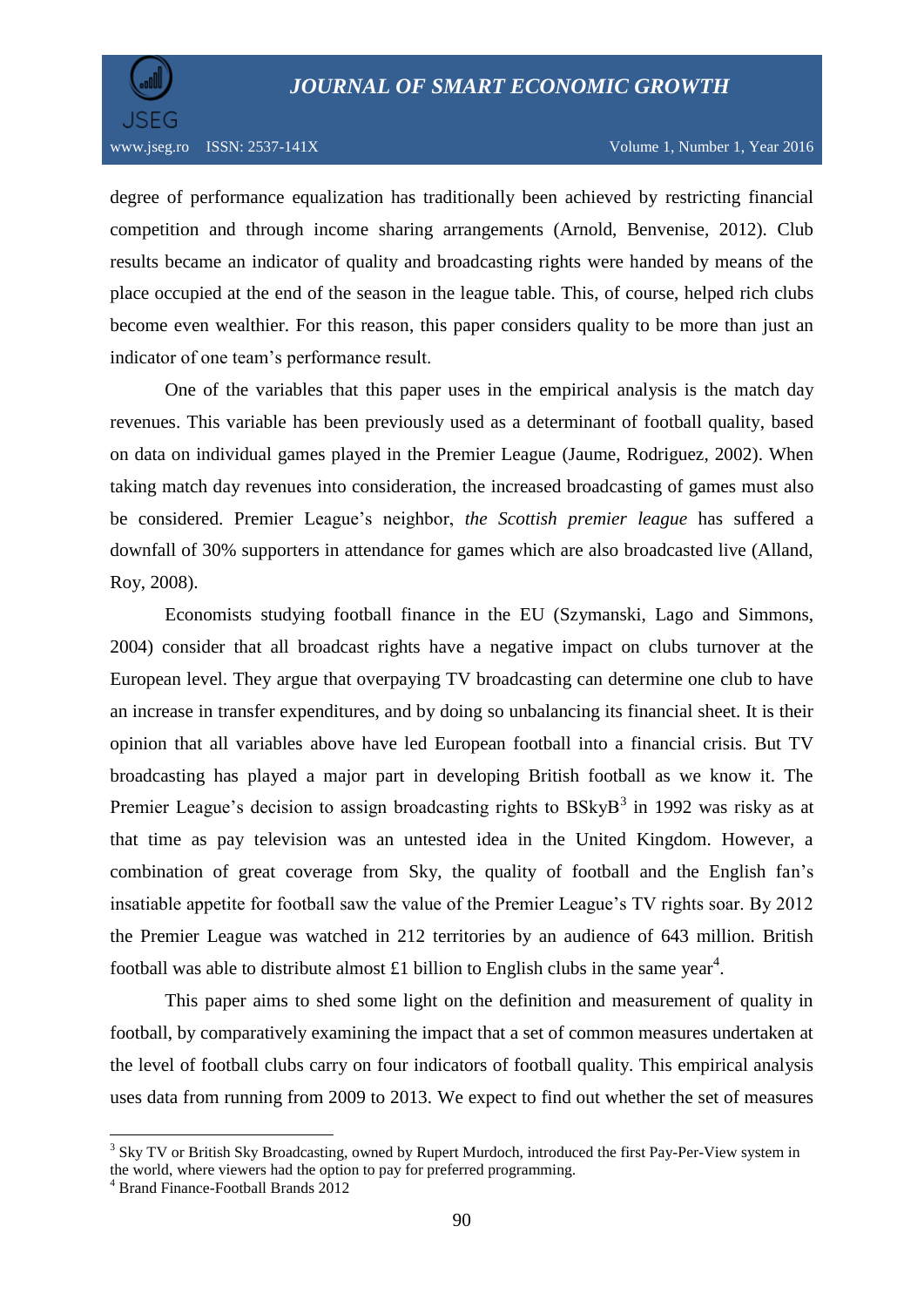

would allow improving all the quality measures, or at least some of them, without worsening others. This would finally allow finding measures which could effectively improve the football quality (in an Optimum Pareto sense).

### **2. METHOD, DATA AND RESULTS**

Although the football quality is a very broad concept, we focus in this paper only on the football teams' quality.

Our data come from the Premier League Club Accounts <sup>5</sup>dataset, and cover a number of four years (2009-2013) and 20 teams playing in the English Premier League. Our main variables of interest are the loss-profit sheet, turnover, wage proportion and debt.

In our empirical analysis we define football quality upon four indicators, i.e. the matchday revenues, salaries, commercial rights and TV rights. The set of determinants includes the football teams' net profit, turnover, proportion of salaries into the total budget and the total debt.

| <b>Explanatory</b> | Match<br>day     | Salaries         | Commercial       | TV rights        |
|--------------------|------------------|------------------|------------------|------------------|
| variables          | revenue          | Model 2          | rights           | Model 4          |
|                    | Model 1          |                  | Model 3          |                  |
| Loss-profit        | $-0.04(0.06)$    | $-0.60***(0.12)$ | $-0.43***(0.13)$ | $-0.14***(0.05)$ |
| Turnover           | $0.17***(0.02)$  | $0.30***(0.04)$  | $0.17***(0.04)$  | $0.10***(0.01)$  |
| Wages proportion   | $-0.62***(0.16)$ | $-0.28(0.30)$    | $-0.68**$ (0.33) | $-0.41***(0.12)$ |
| Debt               | $0.05***(0.01)$  | $0.06***(0.01)$  | 0.02(0.02)       | $0.05***(0.008)$ |

Table 1. Determinants of the football team quality

*Notes: Cross-sectional time-series FGLS regression; \*\*\* p<0.01, \*\* p<0.05, \* p<0.1.*

In Tab. 1 a number of four dependent variables are explained upon a set o common determinants, namely the net profit, the club's turnover, the salaries proportion into the total budget and the clubs debt. Feasible generalized least squares is the technique that allows

5

[https://docs.google.com/spreadsheets/d/19ZJ9MwHVLbCehMNfR\\_1EQSAxrk8umGaEkT56ppoCjuI/edit?hl=en](https://docs.google.com/spreadsheets/d/19ZJ9MwHVLbCehMNfR_1EQSAxrk8umGaEkT56ppoCjuI/edit?hl=en&pli=1#gid=1)  $&$ pli=1#gid=1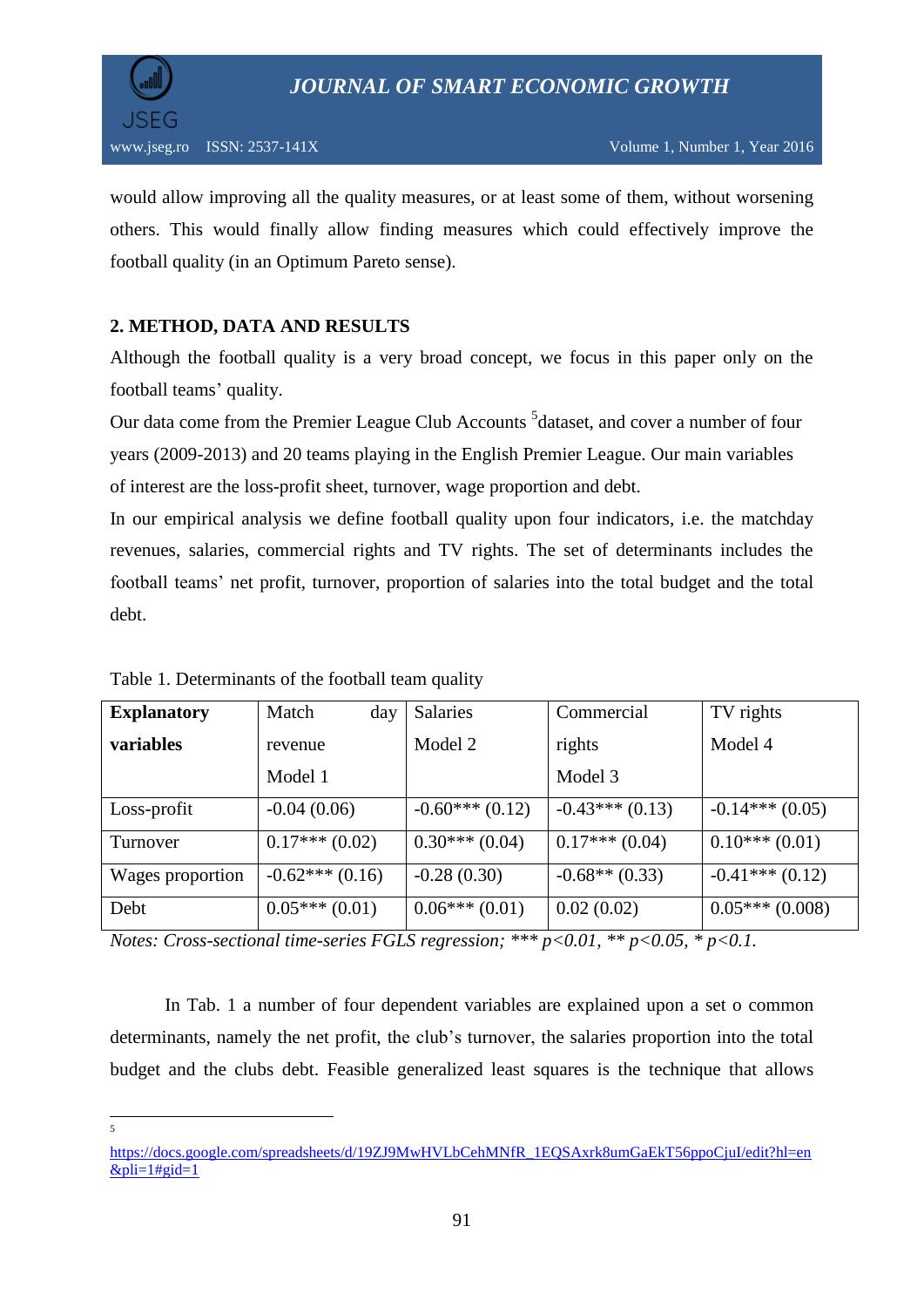

 $\overline{a}$ 

estimation of models 1-4 in the presence of AR(1) autocorrelation over time and crosssectional correlation and heterokedasticity across the football teams.

The net profit has been a subject of change in European football because of the financial fair play rules. As presented earlier, the financial fair play rules stated by the UEFA board make it mandatory for each club to have a clean sheet and make profit at the end of each season. Therefore clubs that used to be on loss, because of expensive transfers and high paid salaries can no longer find themselves in such a situation. It is for this reason that in our model the net profit variable has a negative impact on all four models. Clubs find themselves in the need of decreasing salaries and therefore commercial rights will also decrease as companies do not tend to associate their name with teams that bring in cheaper players. Valuable players will not be interested in playing where salaries are low, and players of lesser value means a decrease in match day revenue and TV rights.

The increase of football teams' turnover has a positive impact on all four dependent variables, but with a lower significance in the case of commercial rights. A higher turnover allows football clubs investing more in better players and stadiums. This could raise the overall quality of football games, which is likely to also generate higher match day revenues, commercial rights and TV rights.

The proportion of salaries into the budget has a significant influence only three of our dependent variables (models 1, 2 and 4). These empirical findings should be correlated with a recent tendency in the British football, namely the maximization of football clubs' profit<sup>6</sup>. This has an important role in the regression studied above, as salaries, especially those of players and managers have increased in the last 4 years due to the overall financial increase in British Football (Thornton, 2012). As the salaries proportion increases, clubs have less money for investment. Because of the financial fair-play, clubs can no longer increase all their expenditures. Expenditures with commercial rights do tend to decrease but it also must be stressed out that higher wage proportion means higher paid players. Higher wage proportion means a negative impact on TV rights, as TV rights will increase depending on the value of the team, not necessary the wages of certain players. Increased wages can mean less investment in other areas of the club, and thus TV rights interest can be damaged.

<sup>&</sup>lt;sup>6</sup> After the introduction of the Financial Fair Play Rules by FIFA, clubs could no longer have a season objective just that of sport performance, making profit, like any company also became an objective for clubs to take into consideration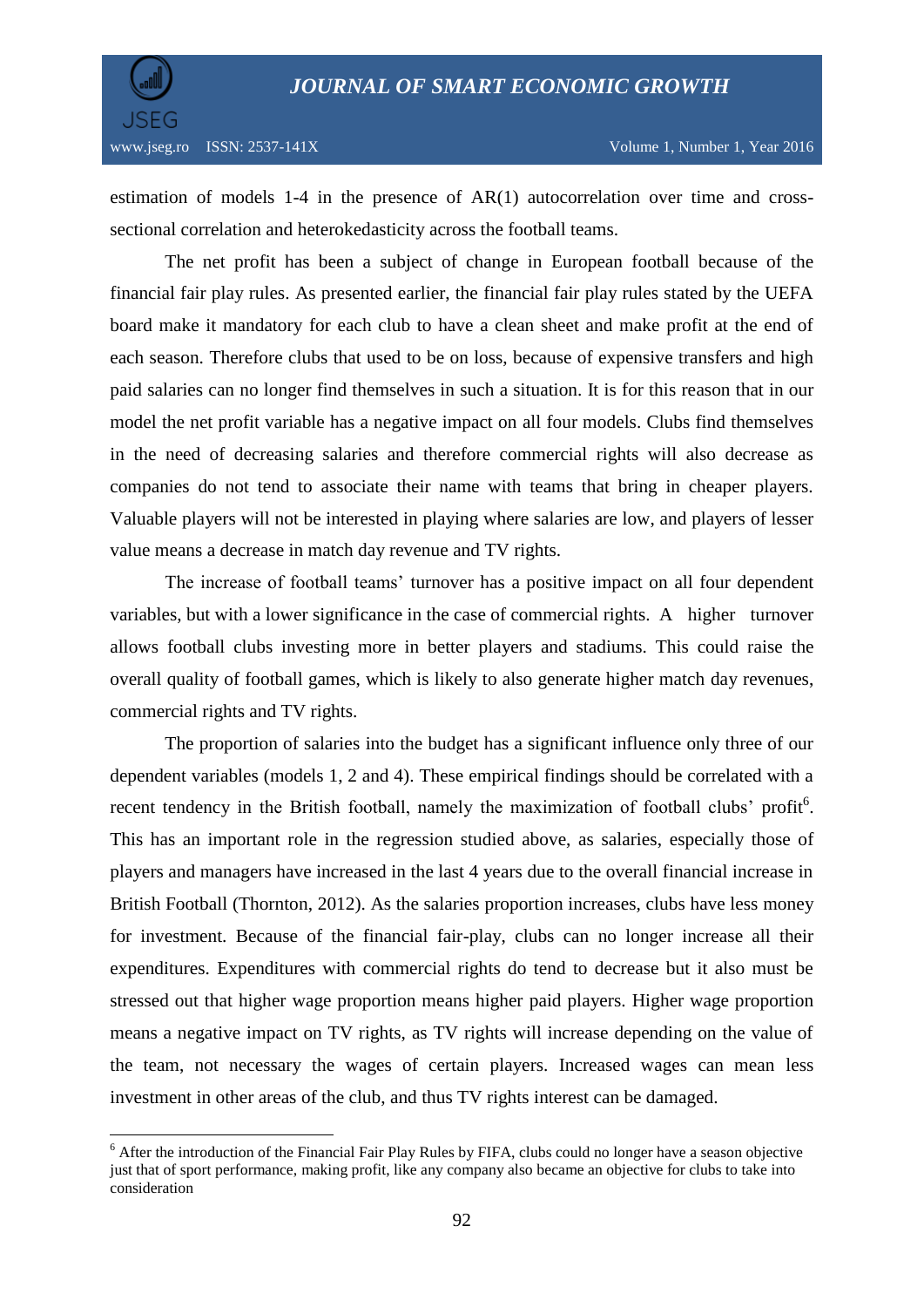

Finally, debt has a positive impact on three of the dependent variables (models 1, 2 and 4). Debt has decreased in the last four years in the Premier League and fans tend to be more attracted in attending games when the club is safer from a financial point of view. It is for this reason that debt has a positive impact on match day revenues. Salaries will also have the potential to increase if debt decreases, while clubs that are low in debt and have the possibility to invest in players, football management, stadium development and other criteria will naturally attract high paid TV rights.

#### **3. DISCUSSION AND CONCLUSIONS**

Quality of football clubs was the main research issue examined in this paper. The empirical findings suggest that despite the multidimensionality, subjectivity and relativity involved by the definition of this concept, standard measures undertaken at the clubs' level would generate similar effects on its three measures, thus enhancing their effectiveness in targeting a higher quality.

The amounts collected by football clubs from TV rights determine the increase of the match day revenues, salaries and commercial rights, as well as the increase of football clubs' turnover. Although both the TV rights and the turnover are significant determinants for all three quality measures, the TV rights variable is a more powerful measure. The increase of the football clubs' net profit causes the decrease of salaries and commercial rights, without significantly affecting the match day revenues, while the salaries proportion into the budget produces contrary effects on the match day revenues and salaries.

This spectrum of measures that could lead to the football quality improvement could be definitely extended. Our empirical analysis, which is based on available data from the British Premier League has revealed that the TV rights and turnover play a significant role in stimulating the football clubs' quality. Also relevant is the finding that the proportion of salaries into the budget has only a marginal role in the football clubs quality.

Financial football has also become an interesting field of study. Recent developments due to in growing revenues from broadcasting rights, transfer fees and market pools have increased the budget of the Premier League club to such an extend in which these clubs have become corporations of a new globalized economy. From this point of view, economy in sports has taken a step forward and can already be considered party of the newly an increasing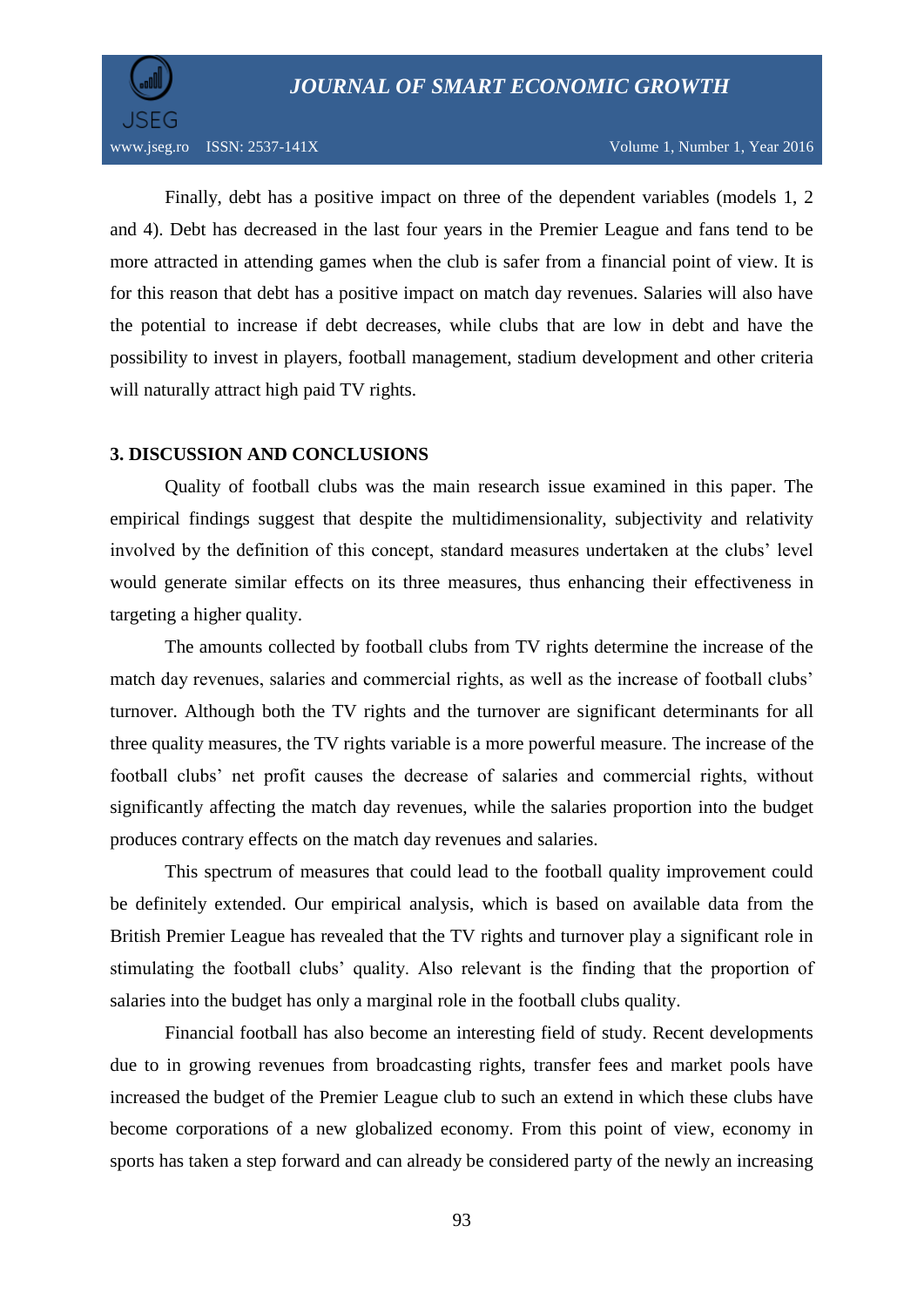

phenomena of smart economics where innovation, competition and appealing to a globalized markets are some of the criteria that are taken into consideration when developing a well structured, long-term financial strategy.

**CONFLICTS OF INTEREST AND PLAGIARISM:** The authors declare no conflict of interest and plagiarism.

#### **REFERENCES**

- 1. Allan, G. & Roy, G. (2008). Does Television Crowd Out Spectators?: New Evidence From the Scottish Premier League. *Journal of Sports Economics*, 9(6), 592-605.
- 2. Arnold, A.J. & Benveniste, I. (2006). Producer Cartels in English League Football, *Economic Affairs*, 8(1).
- 3. Conn, D. (1997). *The Football Business: Fair Game in the '90s?*, Mainstream Publishing: Edinburgh.
- 4. Feddersen, A., Maennig, W. & Borcherding, M. (2006). [The novelty effect of new soccer](http://www.uni-hamburg.de/onTEAM/grafik/1098966615/NoveltyEffect_IJSF_final.pdf)  [stadia: The case of Germany.](http://www.uni-hamburg.de/onTEAM/grafik/1098966615/NoveltyEffect_IJSF_final.pdf) *International Journal of Sport Finance*, 1(3).
- 5. Forrest, D. & Simmons, R. (2002). Outcome Uncertainty and Attendance Demand in Sport: The Case of English Soccer. *Journal of the Royal Statistical Society*. Series D (The Statistician), 51(2).
- 6. Garcia, J. & Rodriguez, P. (2002). Empirical Evidence from the Spanish Football League, Journal of Sports Economics, 3(1), 18-38.
- 7. Goddard, J. & Sloane, P. (2015). *Handbook on the Economics of Professional Football*. Edward Elgar Publishing: Cheltenham.
- 8. Gunardi, A. (2014). The Implementation of UEFA Financial Fair Play: An Analysis of Financial Performance of Manchester United. *International Journal of Science and Research*, 3(10), 612-620.
- 9. Guzmán, I. & Morrow,S. (2007). [Measuring efficiency and productivity in professional](http://link.springer.com/article/10.1007/s10100-007-0034-y)  [football teams: evidence from the English Premier League.](http://link.springer.com/article/10.1007/s10100-007-0034-y) *Central European Journal of Operations Research*. 15(4), 309-328.